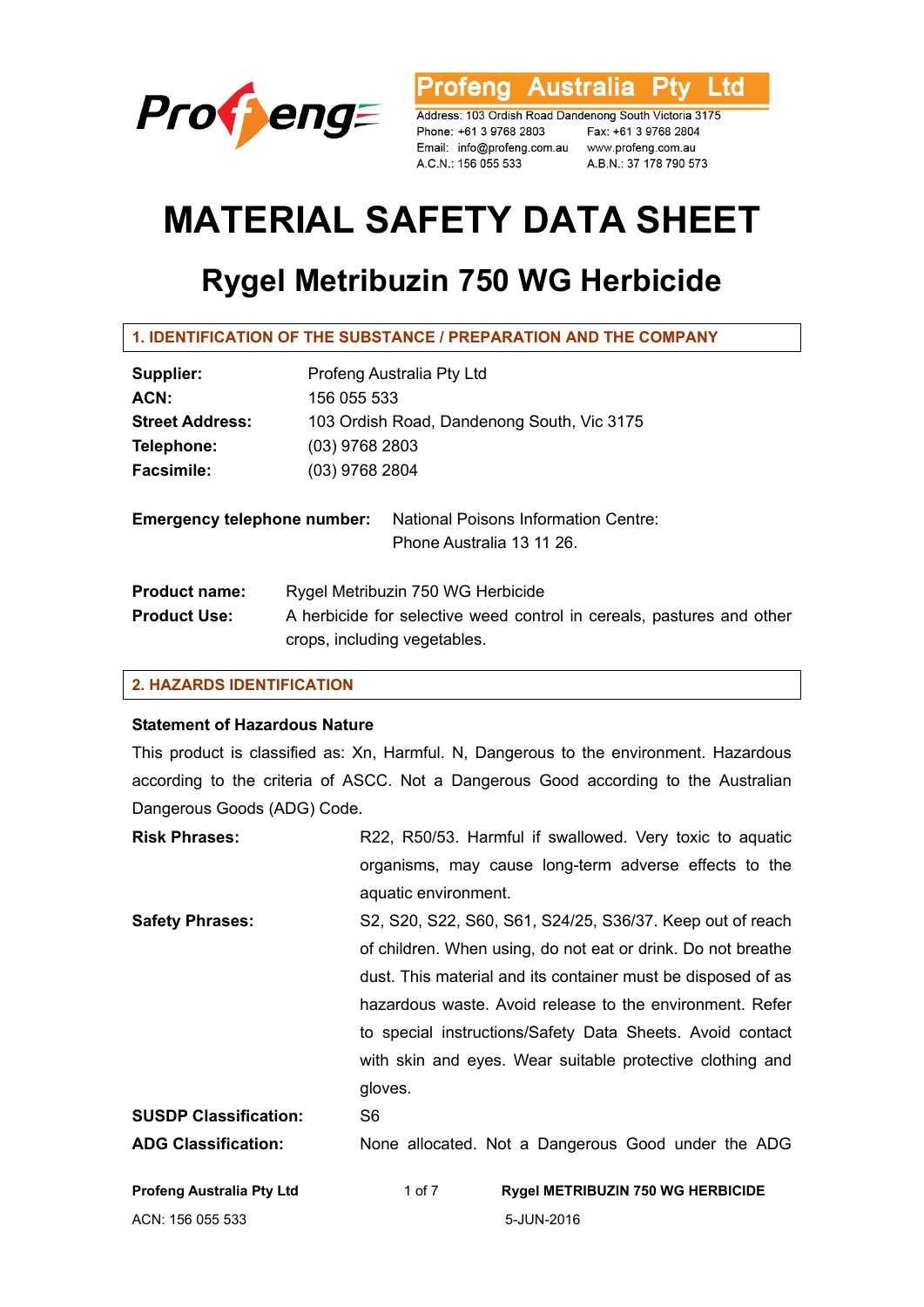

**Australia** L td ofena

Address: 103 Ordish Road Dandenong South Victoria 3175 Phone: +61 3 9768 2803 Email: info@profeng.com.au www.profeng.com.au A.C.N.: 156 055 533

Fax: +61 3 9768 2804 A.B.N.: 37 178 790 573

| Code.                             |                                                     |
|-----------------------------------|-----------------------------------------------------|
| <b>UN Number:</b>                 | None allocated                                      |
| Pictogram:                        |                                                     |
| <b>Signal word</b>                | Warning                                             |
| Hazard statement(s)               |                                                     |
| H302                              | Harmful if swallowed                                |
| H320                              | Causes eye irritation                               |
| <b>Precautionary statement(s)</b> |                                                     |
| P262                              | Do not get in eyes, on skin, or on clothing         |
| P402+P404                         | Store in a dry place. Store in a closed container   |
| P <sub>501</sub>                  | Dispose of contents/ container to an approved waste |
|                                   | disposal plant                                      |

| <b>3. COMPOSITION / INFORMATION ON INGREDIENTS</b> |               |         |  |  |
|----------------------------------------------------|---------------|---------|--|--|
| Ingredients                                        | <b>CAS No</b> | Conc. % |  |  |
| Metribuzin                                         | 21087-64-9    | 750g/kg |  |  |
| Other non-hazardous ingredients                    | secret        | to 100  |  |  |

This is a commercial product whose exact ratio of components may vary slightly. Minor quantities of other non-hazardous ingredients are also possible.

#### **4. FIRST AID MEASURES**

#### **General Information:**

You should call The Poisons Information Centre if you feel that you may have been poisoned, burned or irritated by this product. The number is 13 11 26 from anywhere in Australia and is available at all times. Have this MSDS with you when you call.

- **Inhalation:** First aid is not generally required. If in doubt, contact a Poisons Information Centre or a doctor.
- **Skin Contact:** Gently brush away excess solids. Irritation is unlikely. However, if irritation does occur, flush with lukewarm, gently flowing water for 5 minutes or until chemical is removed.
- **Eye Contact:** Quickly and gently brush particles from eyes. No effects expected. If irritation does occur, flush contaminated eye(s) with lukewarm, gently flowing water for 5 minutes or until the product is removed. Obtain medical advice if irritation becomes painful or lasts more than a few minutes. Take special care if exposed person is wearing contact lenses.

| <b>Profeng Australia Pty Ltd</b> | 2 of 7 | <b>Rygel METRIBUZIN 750 WG HERBICIDE</b> |
|----------------------------------|--------|------------------------------------------|
| ACN: 156 055 533                 |        | 5-JUN-2016                               |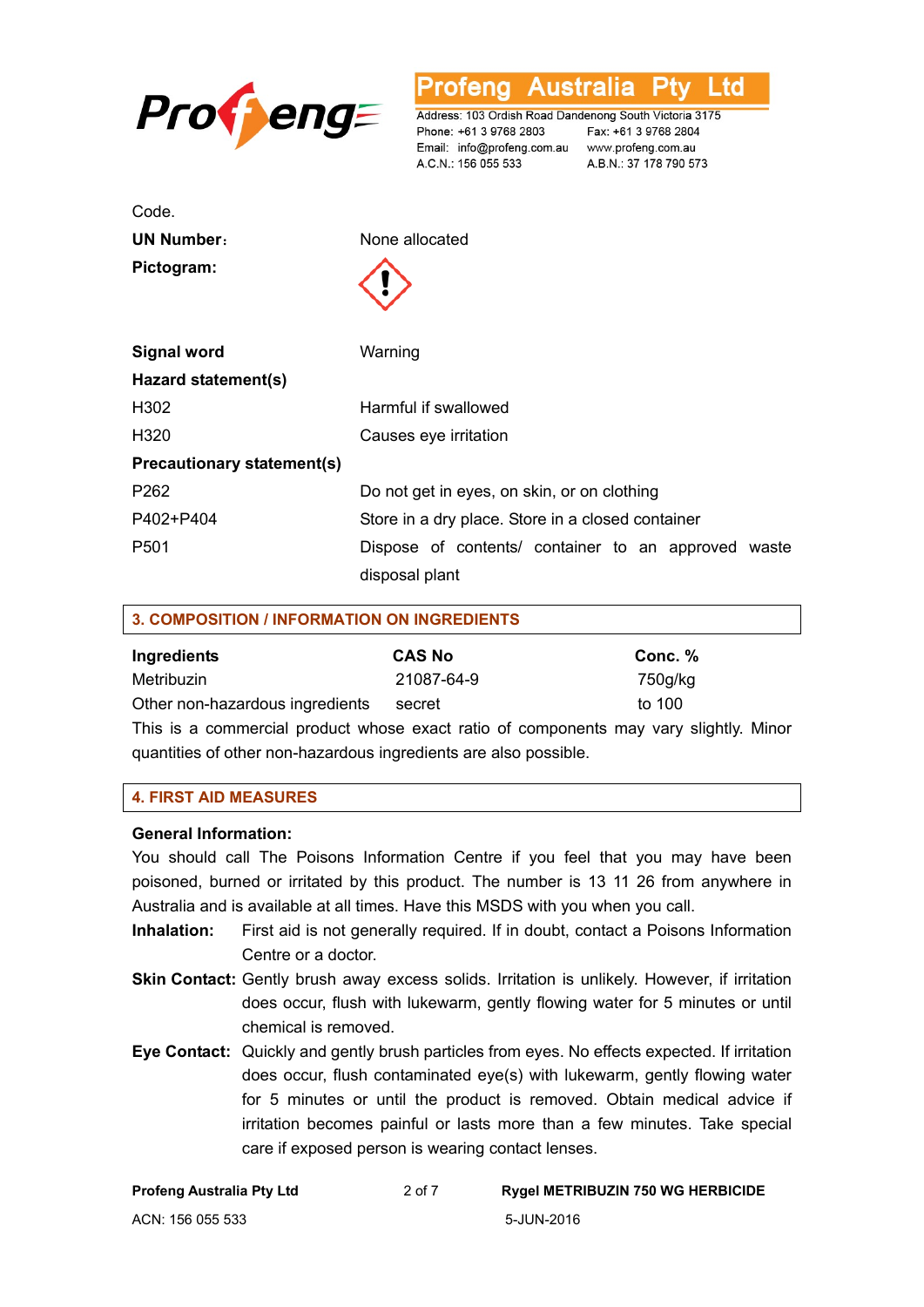

Australia L td

Address: 103 Ordish Road Dandenong South Victoria 3175 Phone: +61 3 9768 2803 Email: info@profeng.com.au A.C.N.: 156 055 533

Fax: +61 3 9768 2804 www.profeng.com.au A.B.N.: 37 178 790 573

# **Ingestion:** If swallowed, do NOT induce vomiting. Wash mouth with water and contact a Poisons Information Centre, or call a doctor.

# **5. FIRE-FIGHTING MEASURES**

**Fire and Explosion Hazards**: There is no risk of an explosion from this product under normal circumstances if it is involved in a fire. Violent steam generation or eruption may occur upon application of direct water stream on hot liquids. This product, if scattered, may form flammable or explosive dust clouds in air. Fire decomposition products from this product may be toxic if inhaled. Take appropriate protective measures.

**Extinguishing Media:** Preferred extinguishing media are carbon dioxide, dry chemical, foam, water fog.

**Fire Fighting:** If a significant quantity of this product is involved in a fire, call the fire brigade. Do not scatter spilled material with high-pressure water jets.

| Flash point:                       | <b>Combustible Solid</b> |
|------------------------------------|--------------------------|
| <b>Upper Flammability Limit:</b>   | No data                  |
| <b>Lower Flammability Limit:</b>   | No data                  |
| Auto ignition temperature: No data |                          |
| <b>Flammability Class:</b>         | <b>Combustible Solid</b> |

# **6. ACCIDENTAL RELEASE MEASURES**

**Accidental release:** In the event of a major spill, prevent spillage from entering drains or watercourses. As a minimum, wear overalls, goggles and gloves. Suitable materials for protective clothing include rubber, PVC. Eye/face protective equipment should comprise as a minimum, protective glasses and, preferably, goggles. If there is a significant chance that dusts are likely to build up in cleanup area, we recommend that you use a suitable Dust Mask. Use a P1 mask, designed for use against mechanically generated particles e.g. silica & asbestos. Sweep up and shovel or collect recoverable product into labelled containers for recycling or salvage, and dispose of promptly. Consider vacuuming if appropriate. Recycle containers wherever possible after careful cleaning. Refer to product label for specific instructions. After spills, wash area-preventing runoff from entering drains. If a significant quantity of material enters drains, advise emergency services. Full details regarding disposal of used containers, spillage and unused material may be found on the label. If there is any conflict between this MSDS and the label, instructions on the label prevail. Ensure legality of disposal by consulting regulations prior to disposal. Thoroughly launder protective clothing before storage or re-use. Advise laundry of nature of contamination when sending contaminated clothing to laundry.

# **7. HANDLING AND STORAGE**

**Handling:** Keep exposure to this product to a minimum, and minimise the quantities kept in

ACN: 156 055 533 5-JUN-2016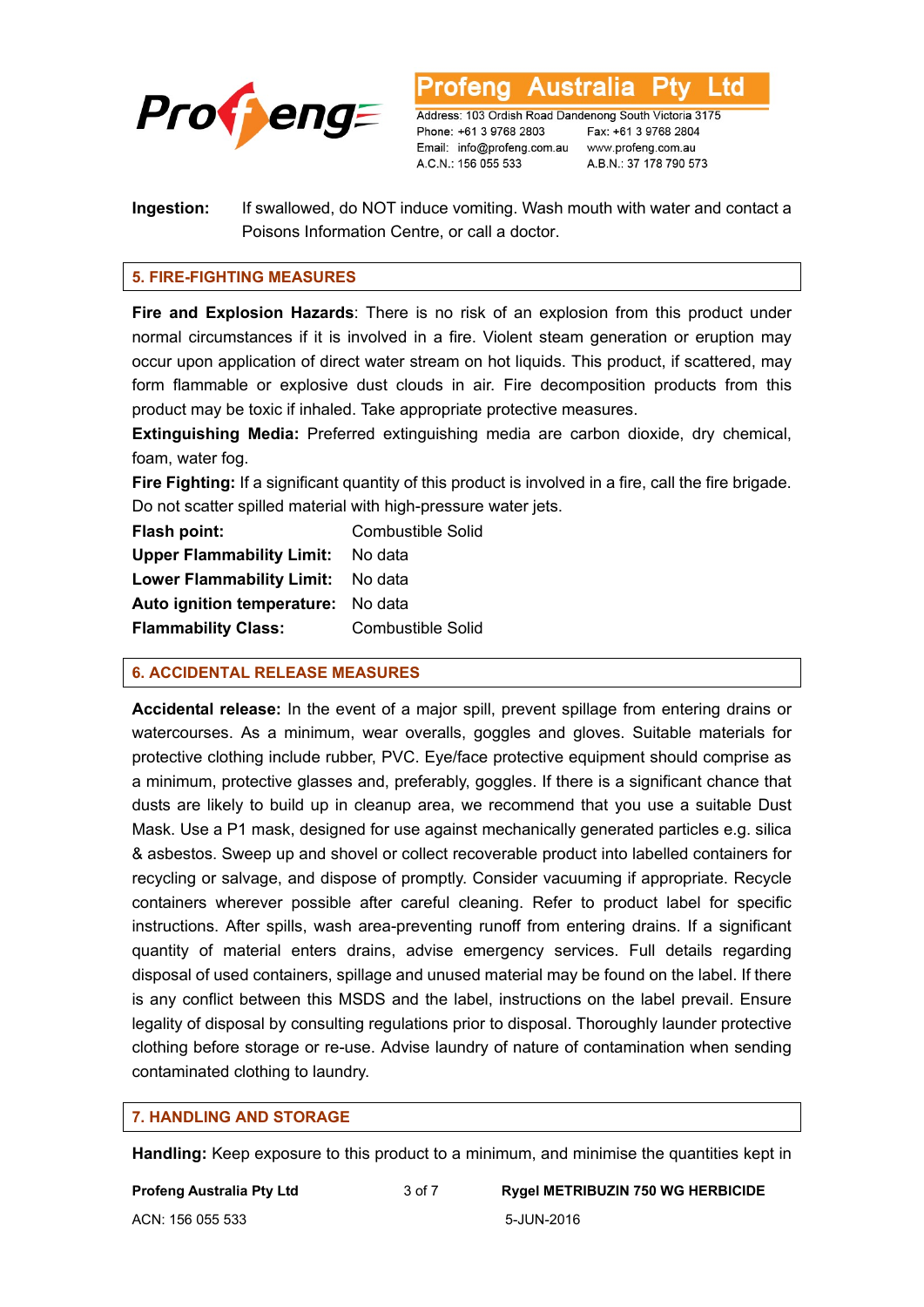

Address: 103 Ordish Road Dandenong South Victoria 3175 Phone: +61 3 9768 2803 Email: info@profeng.com.au A.C.N.: 156 055 533

Australia

Fax: +61 3 9768 2804 www.profeng.com.au A.B.N.: 37 178 790 573

L td

work areas. Check Section 8 of this MSDS for details of personal protective measures, and make sure that those measures are followed.

otena

The measures detailed below under 'Storage' should be followed during handling in order to minimise risks to persons using the product in the workplace. Also, avoid contact or contamination of product with incompatible materials listed in Section 10.

**Storage:** This product is a Scheduled Poison. Observe all relevant regulations regarding sale, transport and storage of this schedule of poison. Protect this product from light. Store in the closed original container in a dry, cool, well-ventilated area out of direct sunlight. Make sure that the product does not come into contact with substances listed under 'Incompatibilities' in Section 10. Some liquid preparations settle or separate on standing and may require stirring before use. Check packaging - there may be further storage instructions on the label.

# **8. EXPOSURE CONTROLS/PERSONAL PROTECTION**

The following Australian Standards will provide general advice regarding safety clothing and equipment: Respiratory equipment: **AS/NZS 1715**, Protective Gloves: **AS 2161**, Industrial Clothing: **AS2919**, Industrial Eye Protection: **AS1336** and **AS/NZS 1337**, Occupational Protective Footwear: **AS/NZS2210**.

**ASCC Exposure Limits TWA (mg/m3**  $\mathsf{STEL}\left(\mathsf{mg/m}^3\right)$ 

Metribuzin 5 not set

The ADI for metribuzin is set at 0.02mg/kg/day. The corresponding NOEL is set at 2mg/kg/day. ADI means Acceptable Daily Intake and NOEL means No-observable-effect-level. Values taken from Australian ADI List, Dec 2006.

No special equipment is usually needed when occasionally handling small quantities. The following instructions are for bulk handling or where regular exposure in an occupational setting occurs without proper containment systems.

**Ventilation:** This product should only be used where there is ventilation that is adequate to keep exposure below the TWA levels. If necessary, use a fan.

**Eye Protection:** Eye protection such as protective glasses or goggles is recommended when this product is being used.

**Skin Protection:** The information at hand indicates that this product is not harmful and that normally no special skin protection is necessary. However, we suggest that you routinely avoid contact with all chemical products and that you wear suitable gloves (preferably elbow-length) when skin contact is likely.

**Protective Material Types:** We suggest that protective clothing be made from the following materials: rubber, PVC.

**Respirator:** If there is a significant chance that dusts are likely to build up in the area where this product is being used, we recommend that you use a suitable Dust Mask.

Safety deluge showers should, if practical, be provided near to where this product is being used.

ACN: 156 055 533 5-JUN-2016

**Profeng Australia Pty Ltd** 4 of 7 **Rygel METRIBUZIN 750 WG HERBICIDE**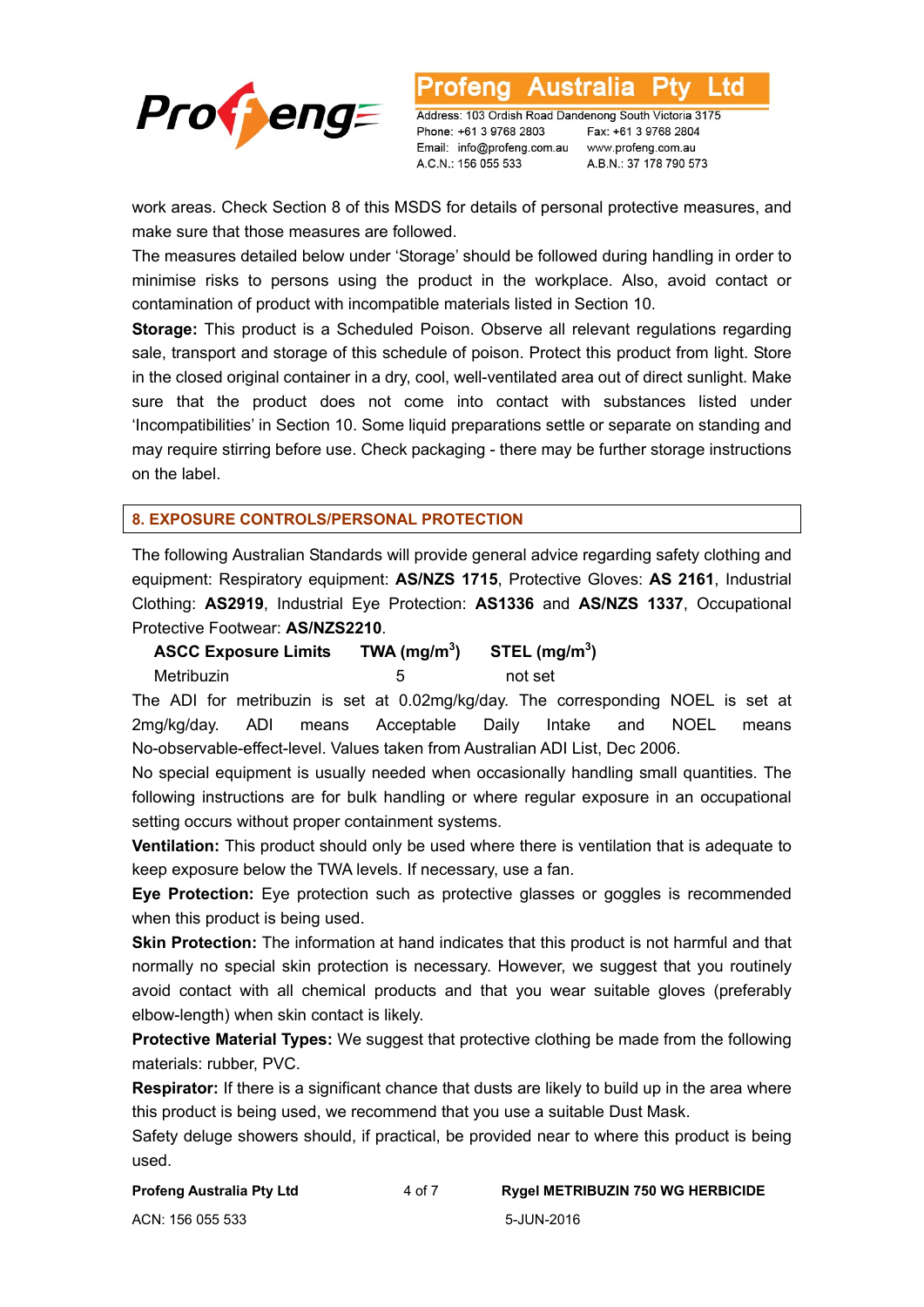

L to 'ena

Address: 103 Ordish Road Dandenong South Victoria 3175 Phone: +61 3 9768 2803 Email: info@profeng.com.au A.C.N.: 156 055 533

Fax: +61 3 9768 2804 www.profeng.com.au A.B.N.: 37 178 790 573

#### **9. PHYSICAL AND CHEMICAL PROPERTIES**

|                                     | <b>Physical Description &amp; colour</b> Off-white to beige coloured granules |
|-------------------------------------|-------------------------------------------------------------------------------|
| <b>Odour</b>                        | Mild solvent odour                                                            |
| <b>Boiling Point</b>                | No specific data. Expected to decompose before boiling.                       |
| <b>Freezing/Melting Point</b>       | No specific data. Solid at normal temperatures.                               |
|                                     | Metribuzin melts at 126°C                                                     |
| <b>Volatiles</b>                    | No specific data. Expected to be low at 100°C.                                |
| <b>Vapour Pressure</b>              | $0.058$ mPa at $20^{\circ}$ C                                                 |
| <b>Vapour Density</b>               | No data                                                                       |
| <b>Specific Gravity</b>             | 1.28                                                                          |
| <b>Water Solubility</b>             | Emulsifiable                                                                  |
| рH                                  | No data                                                                       |
| <b>Volatility</b>                   | No data                                                                       |
| <b>Odour Threshold</b>              | No data                                                                       |
| <b>Evaporation Rate</b>             | No data                                                                       |
| <b>Coeff Oil/water distribution</b> | Metribuzin: 1.6 at pH 5.6 and $20^{\circ}$ C                                  |
| <b>Auto ignition temp</b>           | No data                                                                       |

# **10. STABILITY AND REACTIVITY**

**Reactivity:** This product is unlikely to react or decompose under normal storage conditions. However, if you have any doubts, contact the supplier for advice on shelf life properties. **Conditions to Avoid:** Store in the closed original container in a dry, cool, well-ventilated area out of direct sunlight.

**Incompatibilities:** strong acids, strong bases, strong oxidising agents.

**Fire Decomposition:** Carbon dioxide, and if combustion is incomplete, carbon monoxide and smoke. Nitrogen and its compounds, and under some circumstances, oxides of nitrogen. Occasionally hydrogen cyanide gas in reducing atmospheres. Oxides of sulphur (sulphur dioxide is a respiratory hazard) and other sulphur compounds. Most will have a foul odour. Water. Carbon monoxide poisoning produces headache, weakness, nausea, dizziness, confusion, dimness of vision, disturbance of judgment, and unconsciousness followed by coma and death.

**Polymerisation:** This product is unlikely to undergo polymerisation processes.

#### **11. TOXICOLOGICAL INFORMATION**

**Toxicity: Acute toxicity:** Metribuzin is harmful orally, with reported oral LD<sub>50</sub> values of 1090 to 2300 mg/kg in rats, 700 mg/kg in mice and 245 to 274 mg/kg in guinea pigs. It is practically nontoxic dermally, with a dermal  $LD_{50}$  of 20,000 mg/kg in rabbits. The 4-hour inhalation LC50 for metribuzin in rats is greater than 0.65 mg/L, indicating moderate toxicity via the inhalation route. Metribuzin has been shown not to irritate the skin or eyes of rats,

#### **Profeng Australia Pty Ltd** 5 of 7 **Rygel METRIBUZIN 750 WG HERBICIDE**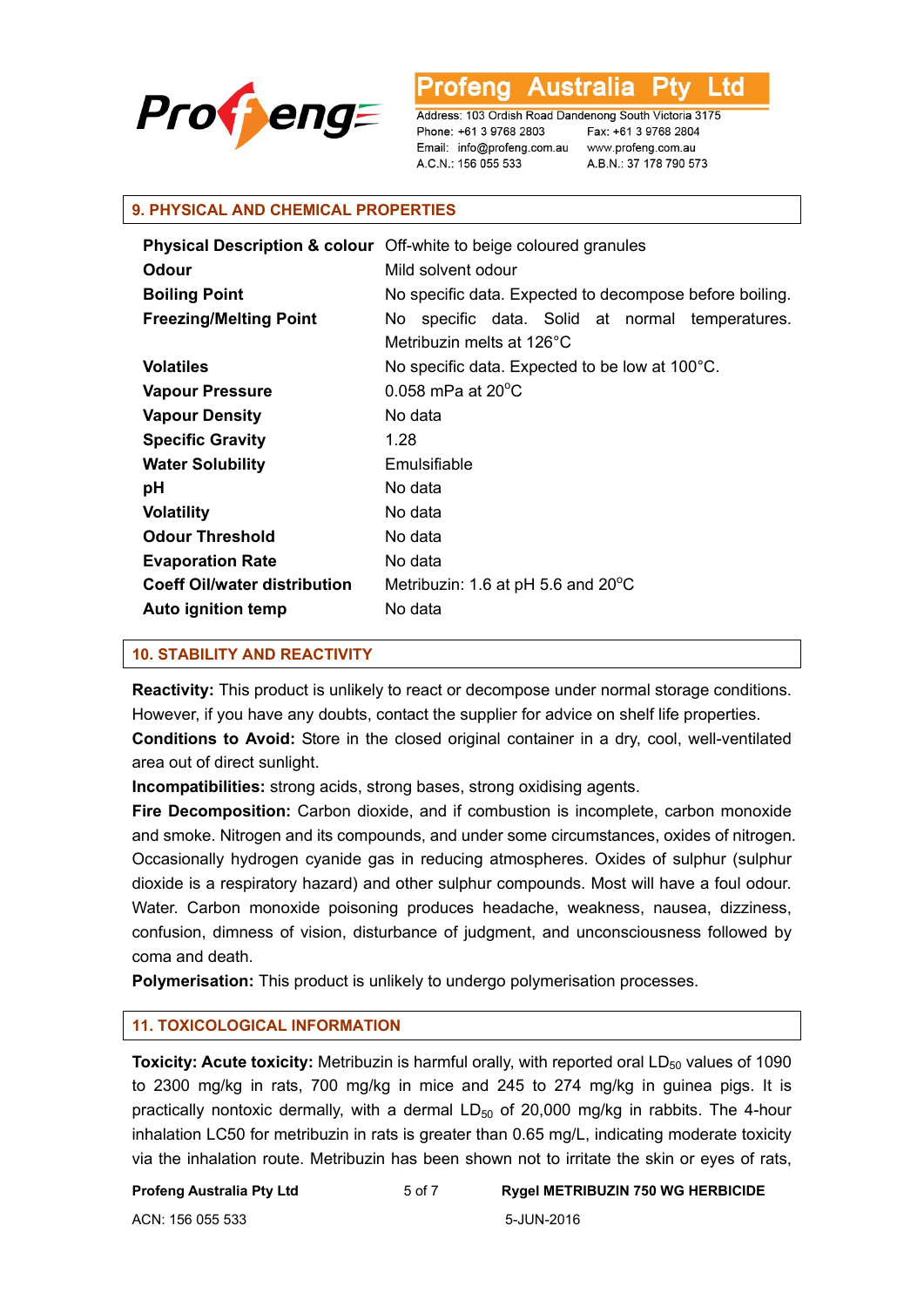

Australia l td

Address: 103 Ordish Road Dandenong South Victoria 3175 Phone: +61 3 9768 2803 Email: info@profeng.com.au A.C.N.: 156 055 533

Fax: +61 3 9768 2804 www.profeng.com.au A.B.N.: 37 178 790 573

rabbits, guinea pigs, or human volunteers. Effects of high acute exposure in metribuzin poisoned rats included narcosis (stupor) and laboured breathing. Deaths occurred within 24 hours, and survivors recovered slowly without permanent effects.

**Chronic toxicity:** No ill effects were observed in dogs fed dietary doses of 12.5 mg/kg/day for 3 months. No effects were apparent in rats receiving 2.5 mg/kg/day over 3 months, but doses of 25 and 75 mg/kg/day caused enlarged livers and thyroid glands. In 2-year feeding studies with rats and dogs, results showed no observable effects at doses of 5 mg/kg/day in rats and 2.5 mg/kg/day in dogs. Reduced weight gain, an increase in the number of deaths, blood chemistry changes, and liver and kidney damage were observed in a 2-year study in which dogs were given 1500 ppm or 37.5 mg/kg/day of metribuzin.

**Reproductive effects:** Doses of 15, 45, or 135 mg/kg/day of technical metribuzin were administered by gavage to rabbits on days 6 through 18 of pregnancy. No effects on the mothers were observed at a dose of 45 mg/kg, but 135 mg/kg lowered maternal weight gain. No effects on the foetuses were observed at any of the doses tested. A three- generation study in rats at doses of up to 15 mg/kg/day (the highest dose tested), showed no influence on reproduction. Metribuzin does not cause reproductive effects.

**Teratogenic effects:** In rats, reduced foetal body weights were seen at doses of 70 mg/kg/day, and developmental delays were observed at doses of 200 mg/kg/day. Metribuzin did not show teratogenic activity in rabbits at doses of up to 85 mg/kg/day, but did decrease weight gain in offspring. These data suggest that metribuzin is unlikely to cause teratogenic effects in humans under normal circumstances.

**Mutagenic effects:** Tests on live animals and on tissue cultures have shown that metribuzin has no mutagenic activity. **Carcinogenic effects:** There were no indications of carcinogenic effects in rats receiving dietary doses of up to 15 mg/kg/day for 2 years, nor in mice fed up to about 380 mg/kg/day for 2 years. These data suggest that metribuzin is not carcinogenic.

**Organ toxicity:** In single high dose studies, metribuzin appears to depress the central nervous system. Other studies indicate that the target organs of metribuzin are the thyroid gland and the liver. **Fate in humans and animals:** After metribuzin is absorbed, it is rapidly distributed in the body and excreted unchanged in the urine. In mammals, 90% elimination occurs within 96 hours, about equally distributed between the urine and faeces.

# **12. ECOLOGICAL INFORMATION**

Very toxic to aquatic organisms, may cause long-term adverse effects to the aquatic environment. **Breakdown in soil and groundwater:** Metribuzin is of moderate persistence in the soil environment. The half-life of metribuzin varies according to soil type and climatic conditions. Soil half-lives of 30 to 120 days have been reported; a representative value may be approximately 60 days. Metribuzin is poorly bound to most soils and soluble in water, giving it a potential for leaching in many soil types. Soil mobility is affected by many site-specific variables, including the amount of soil organic matter, particle size distribution,

**Profeng Australia Pty Ltd** 6 of 7 **Rygel METRIBUZIN 750 WG HERBICIDE** 

ACN: 156 055 533 5-JUN-2016